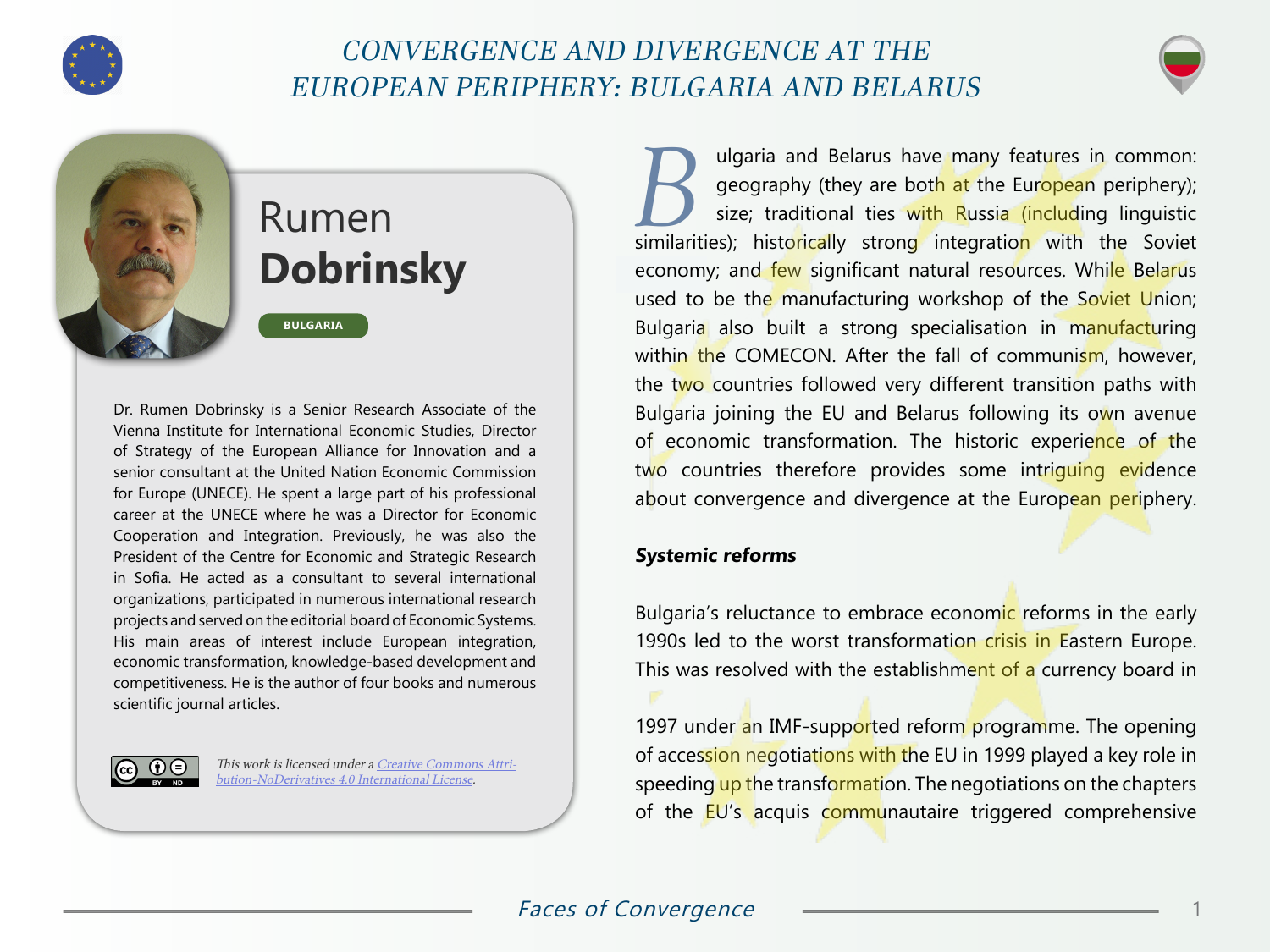

reforms that brought the country's national institutional environment in line with that of the rest of the EU.

In Belarus, by contrast, market reforms were far more limited and conventional measures of 'progress in market reforms' paint a picture of an economy 'frozen' in a state of unfinished market reforms. In fact, Belarus embarked on a gradualist transition path of its own, moved in a different direction, and established its own economic model. The political and economic system that has evolved in Belarus can be classified as a specific brand of state capitalism with three main characteristics: 1) the state plays a significant role in the economy in terms of asset ownership and direct interference in the economic process; 2) it is capitalism because the previous mechanisms of central planning were abolished; 3) it is specific because many state-owned firms operate under soft budget constraints. This economic model is matched by a centralised decision-making pyramid, with excessive powers concentrated at the **presidential** level.

#### **Economic structure**

Privatisation in Bulgaria was delayed by almost a decade and by the time it started, many of the large industrial plants it had inherited were obsolete and were closed down. Three privatisation waves (commercial and mass) after 1997 helped to

privatise the surviving firms. Today, it is the new private sector (both domestic and FDI-driven) that shapes the structure of the Bulgarian economy, which is well integrated into global value chains. The structure of trade changed radically and the EU is now the Bulgaria's key trading partner, accounting for more than 60% of its exports and imports. The once dominant trading partner, Russia, is now a negligible market for Bulgaria's exports, although it remains a critical supplier of oil and gas imports.

Belarus did not privatise the large state-owned companies and banks it inherited from Soviet times. Most of them still exist and operate but have been re-organised and are now managed differently. Despite this, new private firms and foreign companies have been the most dynamic economic players, even though they operate at a disadvantage to state-owned firms, which benefit from public support. Sectors like trade and business services are entirely dominated by the private sector. As regards foreign trade, Russia remains the main trading partner, accounting for some 40% of Belarus' exports and 60% of its imports. Belarus has also benefited from privileged access to Russian oil and gas, which was equivalent to implicit rents. The investment climate is not very friendly and inward FDI mostly flows from Russia.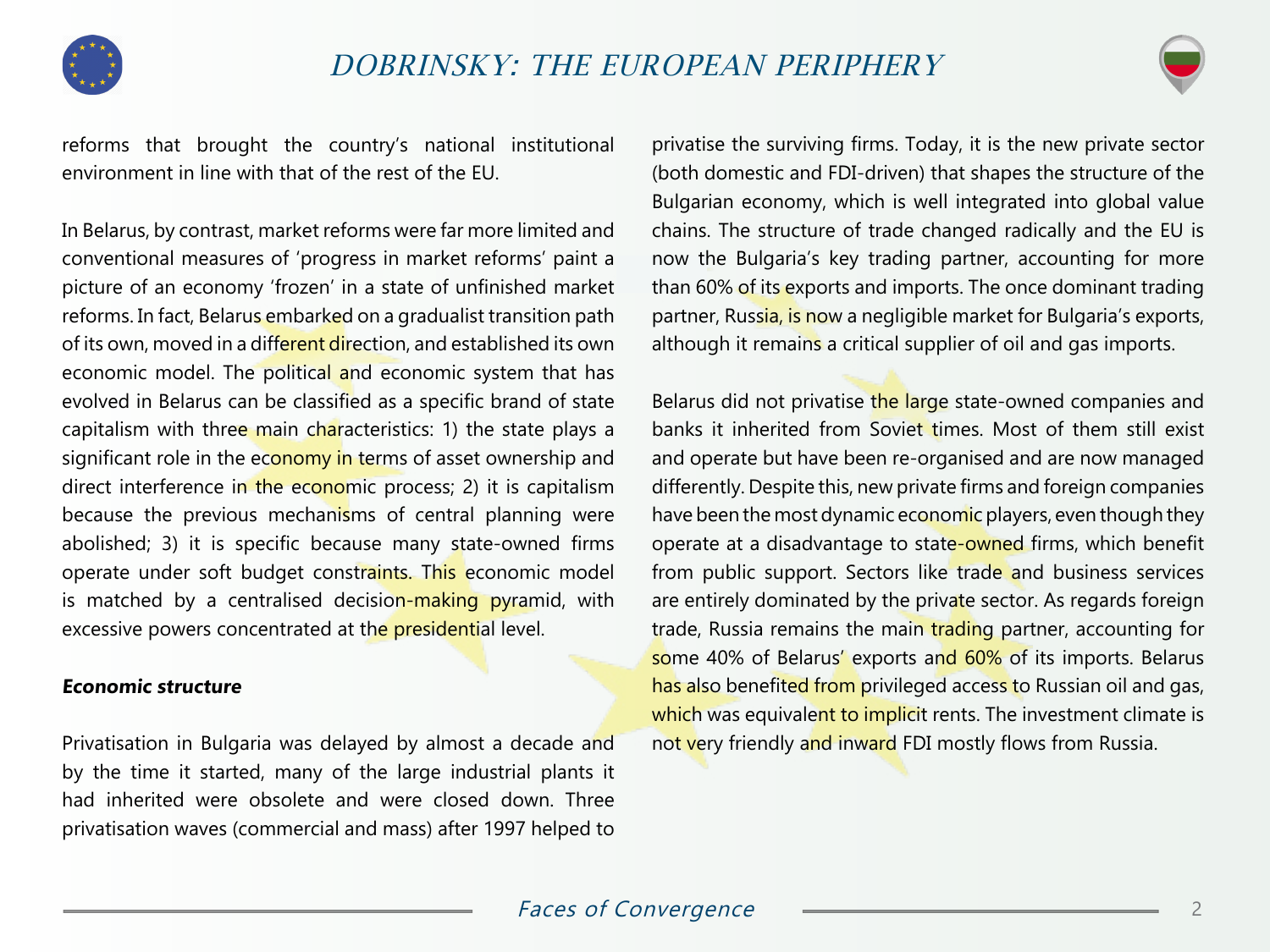

# **Policy mix**

Bulgaria's macroeconomic policy stance is predetermined by the currency board, which will likely remain in operation until Bulgaria joins the euro area. The currency board leaves little freedom for macroeconomic policy and the authorities have been sticking to a conservative fiscal stance, thereby imposing on themselves additional constraints on the scope of policy choices. Apart from public investment (largely supported by EU transfers), the policy stance on the economic process has been consistently neutral or even passive. Any business success stories in the last two decades have happened despite, rather than thanks to any form of government support.

Belarus maintained an activist policy stance throughout its transition process. Targeted industrial policies supported the top priority policy objectives, such as rising welfare and high employment. Industrial policy was implemented through state development programmes supporting state-owned firms and collective farms. By contrast, at least until recently, price stabilisation was not among the priority objectives of the authorities. The macroeconomic policy mix was rather accommodating and subordinate to higher priority policy objectives. The government applied a number of unconventional instruments to pursue their objectives, in particular, directed credit and wage targets. The authorities also abided by a 'social contract' with the population, targeting close to full employment. The expansionary policy stance was supported by the economy's access to cheap energy from Russia.

#### **Economic performance**

The transformational recession in Bulgaria was followed by a decade of relatively fast growth which coincided with the preparation for EU accession. Between 1997 and 2008, GDP grew by an average annual rate of 4.4%. The reforms and the prospects of EU membership were applauded by foreign investors and both FDI and financial capital flooded into Bulgaria, contributing to the economic revival. The currency board and the conservative policy stance helped a rapid and sustained macroeconomic stabilization. Unfortunately, Bulgaria's accession to the EU coincided with the global financial crisis, which triggered a reversal of capital flows. As a consequence, the first decade of Bulgaria's EU membership was a period of recession or near stagnation and there was little visible catching up. The rate of annual average GDP growth between 2009 and 2018 was a meagre 1.5%.

During the period 1996-2008 Belarus also enjoyed a period of high growth (annual average GDP growth of 5.7%) thanks to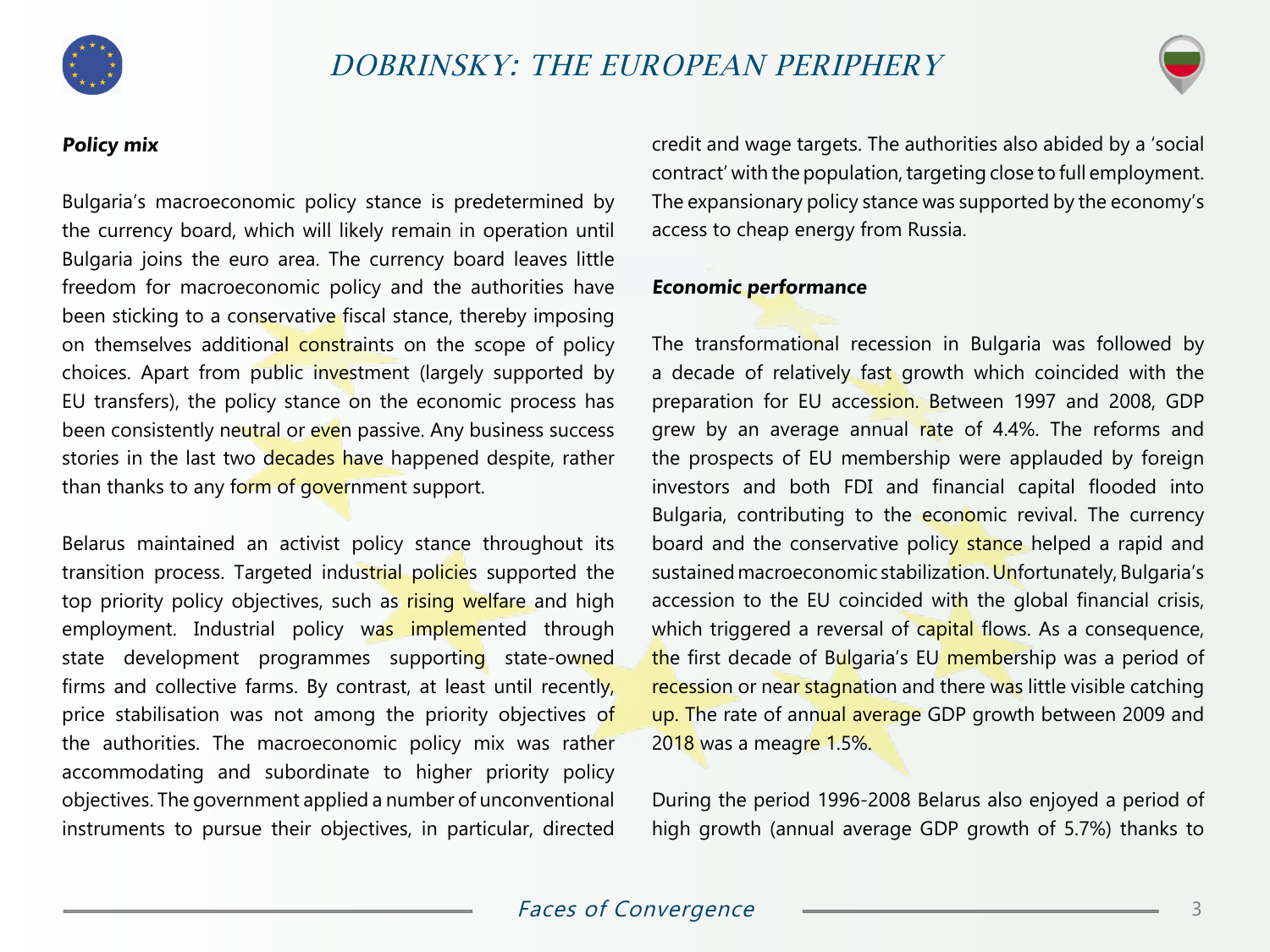

a favourable external environment (the re-integration with the Russian economy which opened the way for Belarusian exports) and expansionary policies promoting fixed investment and rising incomes. Things started to change around 2007 when Russia began eliminating energy subsidies. External imbalances widened and foreign indebtedness escalated. Between 2009 and 2016, Belarus experienced three episodes of currency crises. Economic growth plummeted to an average annual rate of 1.6%. By 2015, the authorities were forced to elevate the priority of macroeconomic stability over economic expansion.

## **External anchors**

External anchors played a pivotal role in Bulgaria's reforms. In 1997 the IMF helped install the policy package of macroeconomic stabilization. Subsequently, the realistic prospect of EU accession coupled with the disciplining mechanisms of accession negotiations was the key driver and catalyst of systemic reforms. The aspiration for EU membership served as a powerful anchor for unifying a critical core of society around a common objective. Local politicians regarded EU membership as a reward for the success of a difficult policy agenda.

By contrast, in terms of external anchors, Belarus has been in a zone of 'no gravity' throughout its transition. EU membership was never seen as a realistic prospect. On the other hand, despite its close economic and political ties with Russia, Belarus was keen on maintaining some distance from its big neighbour. Russia also was not seen as an attractive anchor point due to the perceived corruption of its own transition process. The IMF's role in Belarus's transition was only marginal and Belarus resorted to IMF assistance on only one occasion. In these circumstances, visionary politicians can shape (or manipulate) local expectations more easily, offering development models that are not anchored externally. In reality, Belarus's unique transition path was entirely engineered by local policy makers.

## **Divergent reforms, similar catch-up**

Bulgaria and Belarus started with similar economic and institutional structures but are now in very different positions. Bulgaria's economy is now entirely dominated by the private sector and is well integrated with the EU economy, enjoying free movement of goods, capital and people. Bulgaria established market institutions that operate (or should operate) in compliance with EU rules and norms. Belarus, by contrast, was the only former Soviet bloc country that preserved a large share of its "old" industry by keeping it in the hands of the state. However, business services are dominated by the private sector. As regards trade, Belarus remains largely integrated with